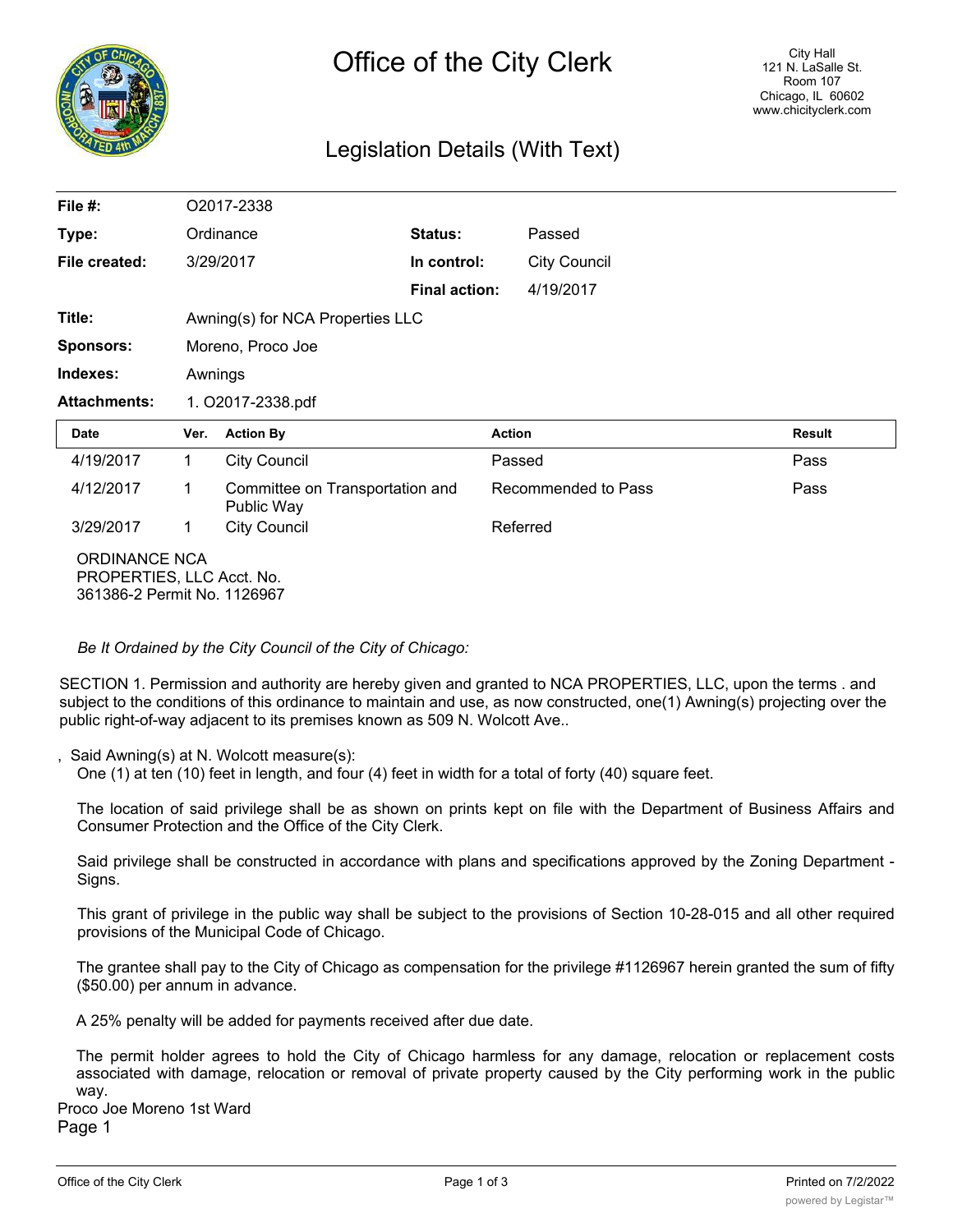Authority herein given and granted for a period of five (5) years from and after 02/15/2017.

**^ ° O CD O**

**Tr 1\* • o > < m**

> Department of Business Affairs and Consumer Protection Small Business Center - Public Way Use Unit City Hall - 121 N. LaSalle Street, Room 800 • Chicago, IL 60602 312-74-GOI31Z/312-744-6249 • (312) 744-1944 (TTY) hltp //www.cilvofchicago.org/bacp <http://www.cilvofchicago.org/bacp>

**03/29/2017**

Alderman Proco Joe Moreno Ward # 01 City of Chicago City Hall, Room 300 121 North LaSalle Street Chicago, Illinois 60602

## **Re: An ordinance to use and maintain a portion of the public right-of-way for one (1) awning(s) for NCA PROPERTIES, LLC, adjacent to the premises known as 509 N. Wolcott Ave..**

## **Dear Alderman Proco Joe Moreno:**

The applicant referenced above has requested the use of the public right-of-way for a awning(s). An ordinance has been prepared by the Department of Business Affairs and Consumer Protection-Small Business Center-Public Way Use Unit